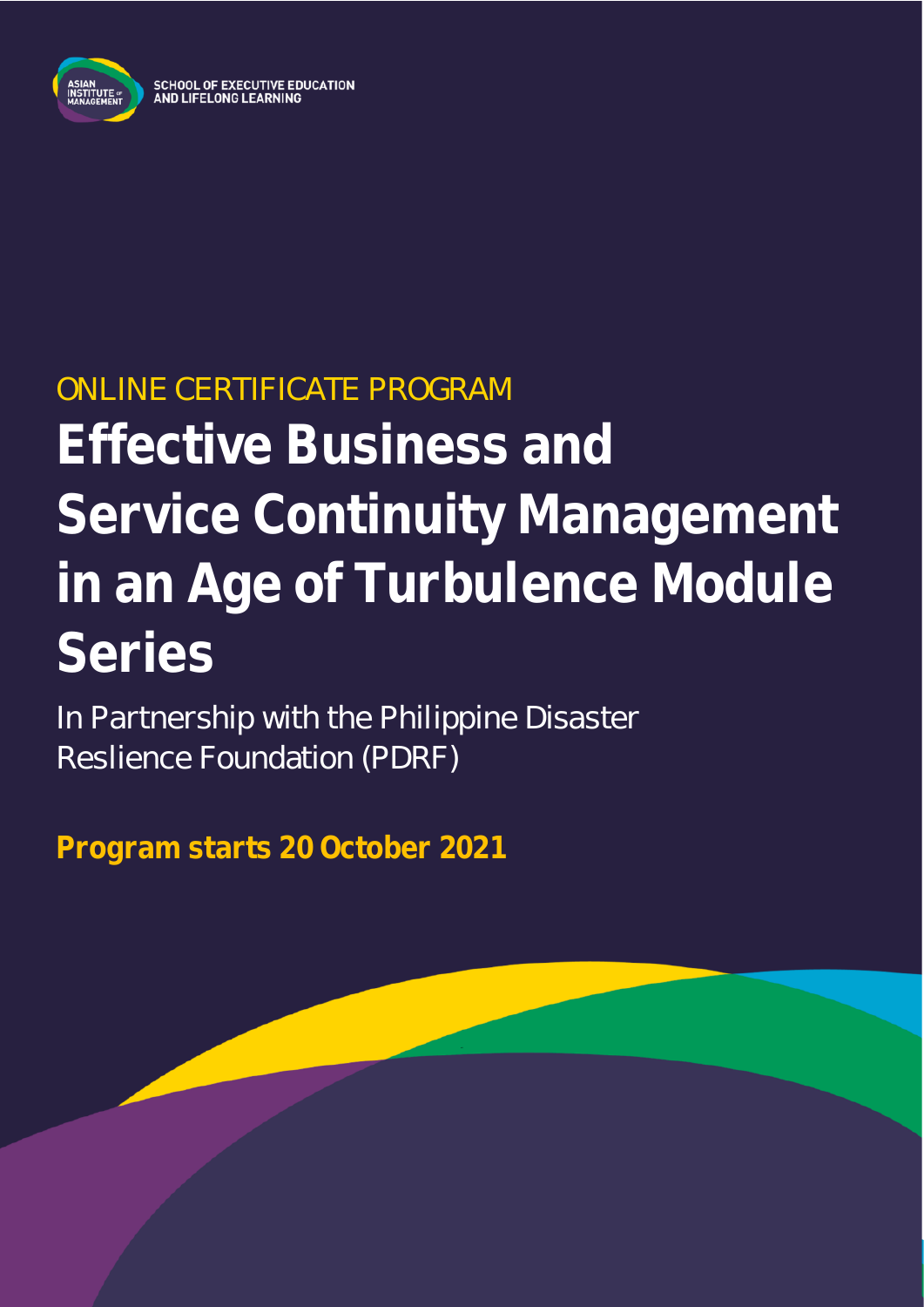



#### **ONLINE CERTIFICATE PROGRAM**

## **Effective Business and Service Continuity Management in an Age of Turbulence Module Series**

#### A Program to be Delivered in Partnership with the Philippine Disaster Resilience Foundation (PDRF).

#### **OVERVIEW**

**\_\_\_**

The School of Executive Education and Lifelong Learning in partnership with the Philippine Disaster Resilience Foundation (PDRF) offers this program designed to help participants establish organizational practices that support effective development, implementation and appraisal processes of their respective business and service continuity plans. While this program is informed by the continuity frameworks advanced by international standards, the course provides a process framework that is adaptable to SMEs, public sector organizations, and private sector organizations currently that are in the early development stages of their continuity management strategy.

Resilience has become a strategic goal for organizations in this current era characterized by persistent turbulence emanating from natural and human-induced hazards. It is underpinned by the ability of the organization to sustain practices that support preparedness and foresight on risks, as well as the agility and flexibility to direct organizational action towards a strategic vision in turbulent contexts.

Given the pandemic, many organizations beyond large private sector actors are building their continuity management strategies. Public sector organizations, small and medium enterprises, as well as non-profit organizations recognize the importance of continuity management. These organizations are at various stages of the continuity plans, with non-profit organizations undertaking the development of Public Service Continuity Plans (hence business *and* service continuity management).

One of the ways that organizations can perpetuate resilient practices is through effective business and service continuity management, which is a system of processes that enable organizations to operate continuously amid disruptions. A process approach to business and service continuity management signifies that organizations go through a three-phase journey, which include the: (a) development, (b) implementation, and (c) appraisal phase of the business/service continuity plan (BSCP). To achieve effective business and service continuity management, organizations have to devote equal time and attention to each phase.

While organizations go through rigorous process of developing their BSCP, there are instances when attention falls short in the implementation and appraisal stages. The implementation of BSCP during a crisis or a disaster is met with challenges, often because of the context mismatch between the plan and the actual scenario, the lack of management support, and also the lack of training programs that sometimes cause organizational members to freeze, become disconcerted, and overlook their BSCP. These challenges can be addressed systematically by creating champions of BSCP and resilience, as well as by designing appropriate advocacy and training programs that can allow organizational members to rehearse and internalize their BSCP, so that they become a muscle memory across all levels of the organization.



#### **FOR INQUIRIES:**

School of Executive Education and Lifelong Learning, Asian Institute of Management Eugenio Lopez Foundation Building, Joseph R. McMicking Campus 123 Paseo de Roxas, Makati City Philippines 1229 [SEELL@aim.edu](mailto:SEELL@aim.edu) | +632 8892 4011 | www.aim.edu

#### **SCHEDULE**

**Module A: 5 half days, 1 unit** October 20, 21, 22, 29 (live online) October 28 (asynchronous)

**Module B: 5 half days, 1 unit** October 4, 5, 8, 12 (live online) October 11 (asynchronous)

**Module C: 5 half days, 1 unit** November 8, 9, 10, 16 (live online) November 15 (asynchronous)

1:30 PM to 5:00 PM GMT+08 on all dates

#### **FORMAT**

Live Online with Asynchronous Sessions

#### **FEES:**

**TOTAL PROGRAM FEE:** PHP 70,000.00 or USD 1,400.00\*

**FEE PER MODULE:** PHP 25,000.00 or USD 500.00\*

\*Based on USD 1 = PHP 50. The prevailing exchange rate at the date of payment may apply.

Let us know if you are interested to avail of early bird/group discount or discuss payment terms.

**Alumni status will be granted upon completion of the program**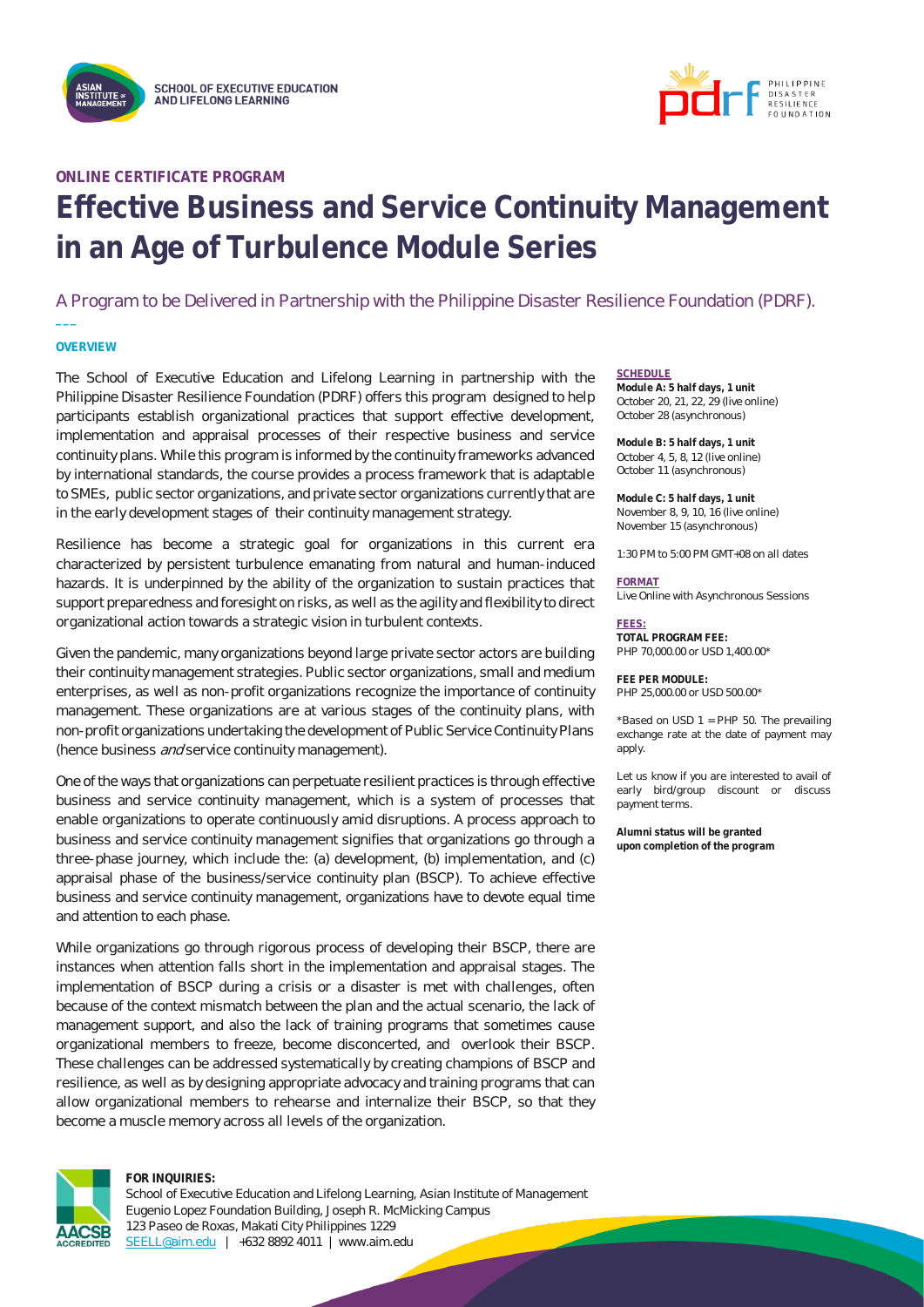



#### **PROGRAM OBJECTIVES**

This program aims to make the participants champions of organizational resilience by equipping them with the techniques and skill sets necessary to effectively develop, implement, and appraise their respective BSCP. The program is comprised of three modules that focuses on each stage, and utilizes interactive and immersive methodologies.

#### **KEY BENEFITS**

**Well-Structured Program and World-Class Faculty**

The online program offers a venue for high-impact learning with real-time, experiential, and interactive online sessions. Participants will learn from AIM's world-class faculty and its network of industry leaders and practitioners.

**A Process Perspective of Continuity Management**

The online program deep dives into the end-to-end process of continuity management, so that the participants gain a holistic and system-wide understanding of how to effectively manage business and service continuity.

**Skill Set for Effective Business and Service Continuity Management in Turbulent Environments**

The online program enhances the participants' capability to lead and manage in turbulent contexts, as well as to design appropriate programs that can help make their organizations risk prepared. Which in turn, can become a building block for achieving organizational resilience.

#### **WHO SHOULD ATTEND**

**Managers, supervisors, and program specialists** from the public and private sector who are 1) involved in continuity management, risk management, communication and public relations and 2) who can champion organizational resilience within their respective organizations.

**Entrepreneurs and Business Owners** who want to make sure that their business is risk prepared, and can continue to withstand the demands of a turbulent environment.

Note: Participants may opt to enroll only on certain Modules of the Program depending on their background and learning needs.



**FOR INQUIRIES:** School of Executive Education and Lifelong Learning, Asian Institute of Management Eugenio Lopez Foundation Building, Joseph R. McMicking Campus 123 Paseo de Roxas, Makati City Philippines 1229 [SEELL@aim.edu](mailto:SEELL@aim.edu) | +632 8892 4011 | www.aim.edu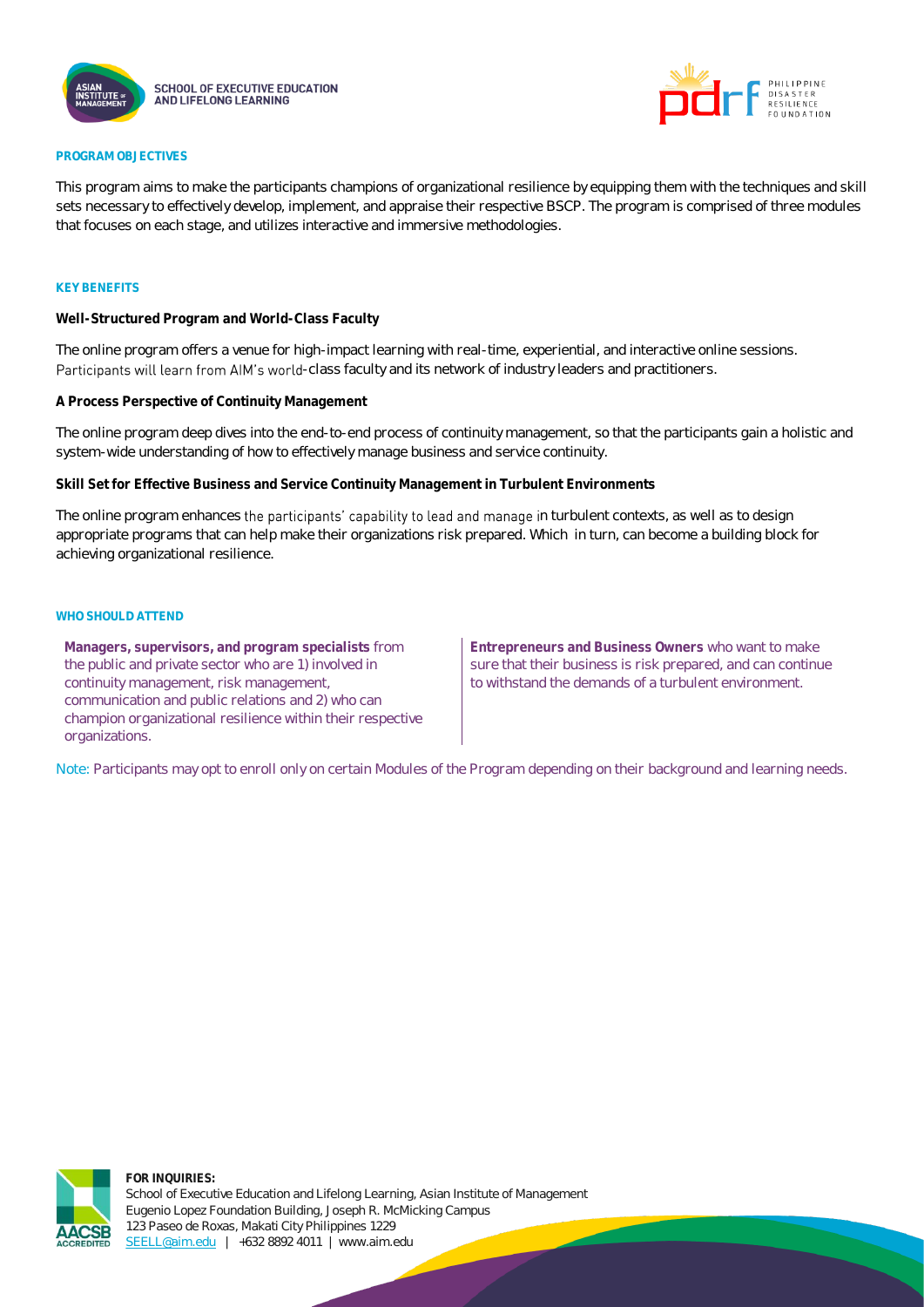





### **PROGRAM LEARNING CONTENT**



• Module A: Developing the Continuity Plan (5 half days)

**Recommended for participants:** (1) with minimal experience in business continuity management, (2) who have never directly worked on developing a business continuity strategy for their organizations or (3) who are seeking to develop business continuity plans for their organizations.

- o This module aims to help participants develop a continuity plan that is appropriate for their context. This module provides a framework for developing a continuity plan, while being specific on the differences between the needs and processes of the public sector and the private sector (specifically for micro, small, and medium enterprises).
- o At the end of this course, the participants are expected to have a working draft of their continuity plan that will be subject to testing.
- Module B: Implementing the Continuity Plan (5 half days)

**Recommended for participants:** (1) who have previous experience with business continuity management, (2) have directly worked on developing a business continuity strategy for their organizations, (3) who are looking to strengthen the implementation of a pre-existing business continuity plan in their organizations.

This module aims to help participants strengthen the existing testing and maintenance programs of their respective organization to ensure that its reliable, workable, and acceptable to their recovery requirements

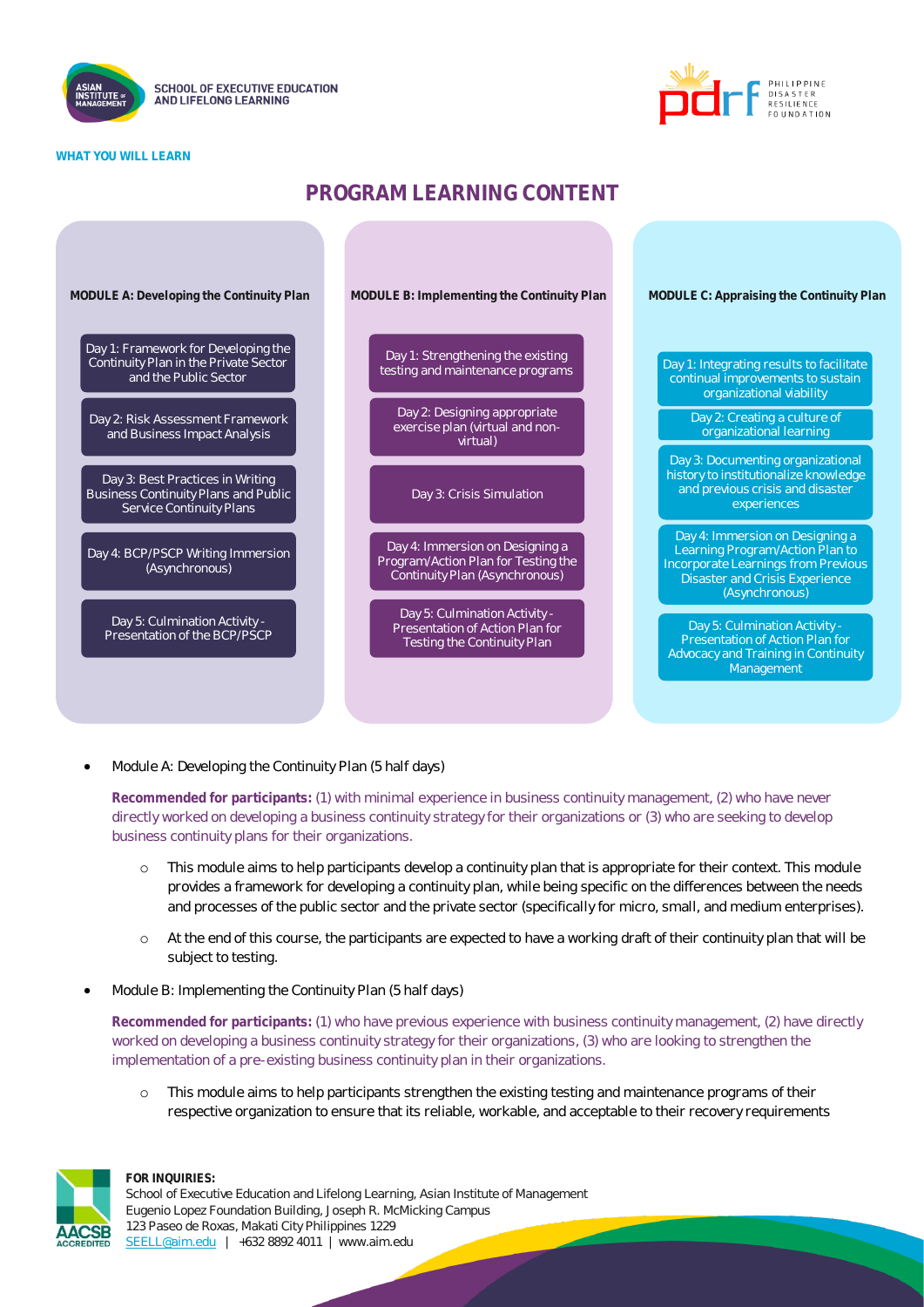



- o At the end of this module, the participants are expected to design the appropriate exercise plan (from defining the scope and objectives to evaluation result management). This includes crisis simulation and table top exercises relevant to the context of the organization (virtual and non-virtual).
- Module C: Appraising the Continuity Plan (5 half days)

**Recommended for participants:** (1) who have advanced experience with business continuity management, (2) have direct experience developing and implementing business continuity strategy for their organizations, (3) who are looking to institutionalize the learning process of their respective organizations from previous experience of implementing their business continuity plans.

- o This module aims to help the participants integrate the results of their business/service continuity implementation, and to facilitate continual improvements focused on operational viability. In this module, emphasis will be given on creating a culture of organizational learning, and documenting organizational history to institutionalize knowledge and lessons from previous crisis and disaster experiences.
- o At the end of this module, participants are expected to present an action plan that provides details on feedback loops, development of advocacy activities and training interventions, and a creation of an information repository that can help them undertake information-driven decisions during crisis contexts.

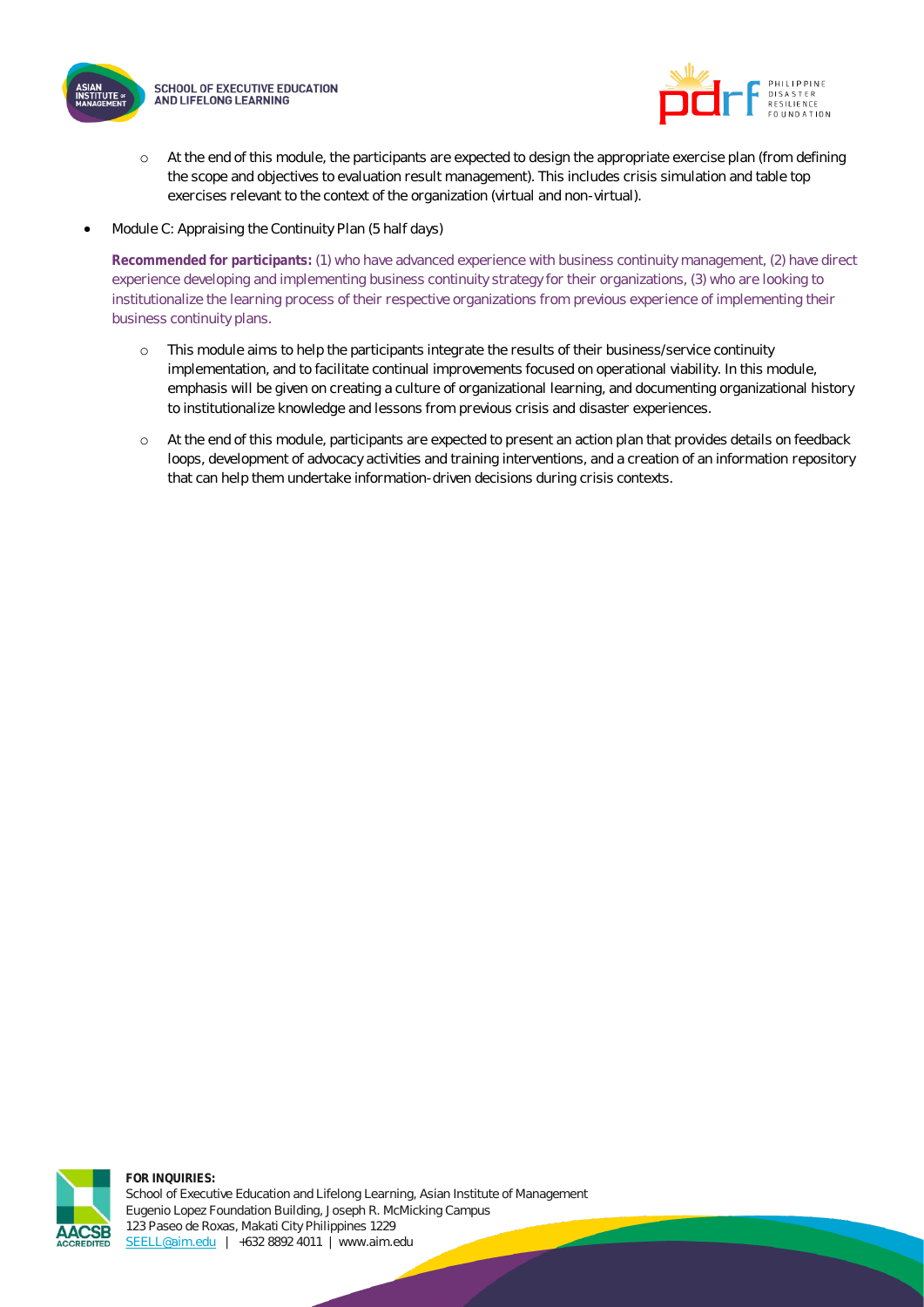



### **Your Learning Partners**



**Eula Bianca Villar, PhD** Program Director, Faculty Asian Institute of Management

Professor Eula Villar is an expert in the fields of qualitative research, organizational resilience and crisis management. Her research interests include organizing processes in disaster environments, climate change resilience, crisis governance, and qualitative research methods.

She had her Doctorate Degree in Management (Cum Laude) from Universitat Ramon Llull in Barcelona Spain, and Master in Advanced International Studies in the University of Vienna, Austria.



**Anthony (Toni) Zuniga** Learning and Development Manager Philippine Disaster Resilience Foundation

Toni has a solid background in Community Development from the University of the Philippines in Diliman Quezon City, Philippines. He has worked in the international development sector for more than 10 years with various organizations in the Philippines, Thailand, the Netherlands, and the United Kingdom.

The PDRF is the Phlippines' major private sector vehicle and coordinator for disaster risk reduction and management. Its main mission is to build disaster-resilient communities through innovative disaster risk reduction strategies and management. PDRF is passionate in equipping communities and businesses with knowledge and best practices in disaster resilience.

**Note: Our faculty line-up for this program includes esteemed members from the private sector, academe, and public sector spaces who specialize in the themes of risk management, business continuity, and disaster management.** 



**FOR INQUIRIES:** School of Executive Education and Lifelong Learning, Asian Institute of Management Eugenio Lopez Foundation Building, Joseph R. McMicking Campus 123 Paseo de Roxas, Makati City Philippines 1229 [SEELL@aim.edu](mailto:SEELL@aim.edu) | +632 8892 4011 | www.aim.edu